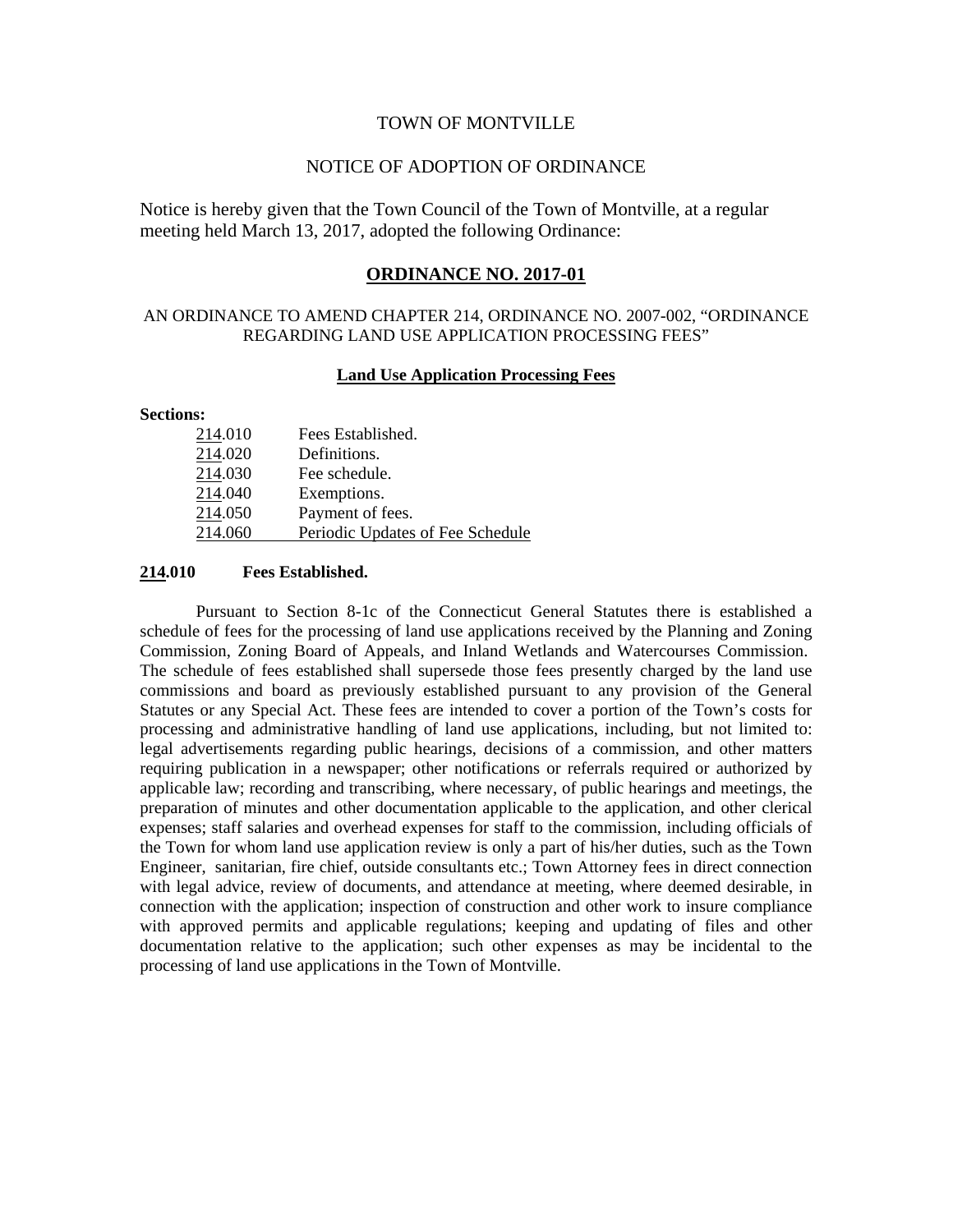## **214.020 Definitions.**

For the purpose of this chapter the following definitions shall apply:

"Commission(s)" means one or all of the land use regulatory agencies of the Town of Montville known as the Planning and Zoning Commission, Zoning Board of Appeals, and Inland Wetlands and Watercourses Commission.

"Processing of land use application(s)" means the actions of a commission, supported by staff employed by the Town of Montville, independent contractors, or consultants, in receiving, reviewing and acting upon an application to conduct an activity regulated, amending or modifying the text of regulations or modifying or amending zoning or wetlands boundary maps by said commission and including both pre-action reviews and post-approval supervision of work and inspection of activities permitted.

"Regulations" means the Town of Montville Zoning Regulations, Subdivision Regulations and Inland Wetlands Regulations.

"Preliminary Engineering Review" means the initial review of land use plans submitted to the Commissions for compliance with the Regulations. This term includes the first review of land use plans revisions after a return of the land use plans to the applicant for completion of revisions to the land use plans to conform those plans with the Regulations.

"Extended Engineering Review Services" means any follow-up review of revised land use plans for corrections identified during the Preliminary Engineering Review. This does not include the first review after revision made in accordance with the Preliminary Engineering Review.

"Improved land area" means any portion(s) of a development site not covered by buildings, but covered by parking, driveways, outdoor storage or loading areas, lawns, formal landscaped areas, or any other area not in its natural state.

"Fixed Application Fees" shall mean those set forth in Section 214.030, subsection A of this Chapter.

"Additional Expenses" shall mean those reimbursements set forth in Section 214.030, subsection C of this Chapter.

Any other term not defined in this Ordinance shall have the meaning set forth in the "definitions" section of any applicable regulations (e.g., the zoning regulations for zoning applications, the subdivision regulations for subdivision or resubdivision applications, etc.).

#### **214.030 Fee schedule.**

*A. Fixed Application Fees.* Commissions shall charge Fixed Application Fees for the processing of land use applications in accordance with the following schedule: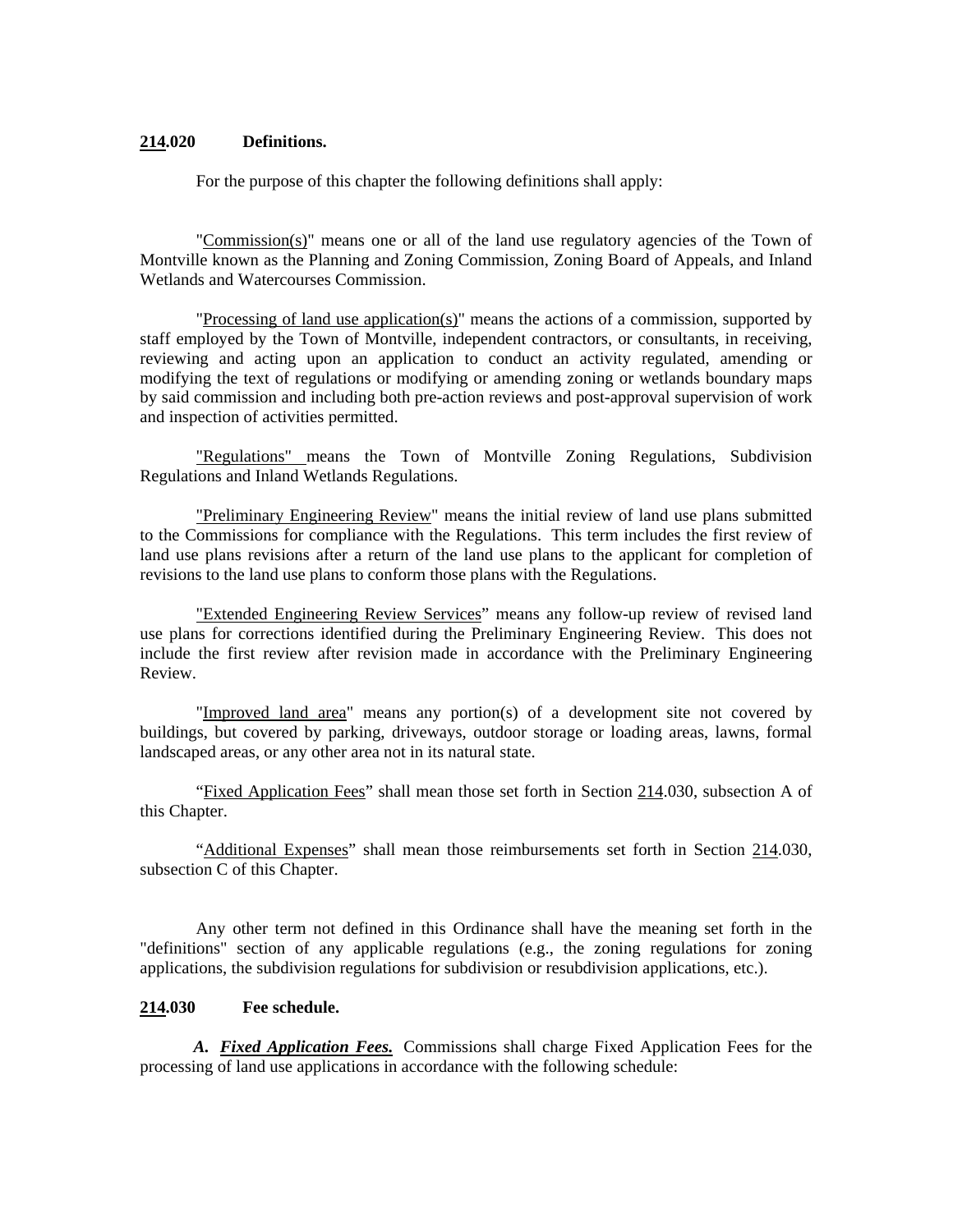### **Planning and Zoning Commission**

# All Fees exclusive of State Fee (Applied to All Applications) \$ 60.00 (Or as amended by the State of Connecticut per CGS Sec. 22a-27)

| Subdivision Plan      |                                                       | Public Hearing is required | \$50.00 per lot, plus \$200.00 \$450.00 if a  |
|-----------------------|-------------------------------------------------------|----------------------------|-----------------------------------------------|
| Resubdivision Plan    |                                                       | Public Hearing             | \$50.00 per lot, plus \$200.00 \$450.00 for a |
|                       | Zone boundary or district change Map Amendment        |                            | \$200.00\$450.00                              |
|                       | Zone regulation change Regulation Amendment           |                            | \$75.00\$450.00                               |
| <b>Special Permit</b> |                                                       | \$200.00\$450.00           |                                               |
| <b>Special Permit</b> |                                                       |                            |                                               |
|                       | -Multi-family/manufactured home park \$50.00 per unit |                            |                                               |
| <b>Zoning Permit:</b> | Site Plan (Commercial/Industrial)/Mixed Uses)         |                            | \$100.00\$150.00                              |
| a.                    | Single family residential Family Residential          |                            | \$20.00\$ 50.00                               |
|                       |                                                       |                            |                                               |
| b.                    | Accessory use-Uses (additions, sheds, pools, etc.)    |                            | \$10.00\$ 25.00                               |
|                       | Miscellaneous permits Permits                         |                            |                                               |
| a.                    | Home occupations Occupations                          |                            | \$25.00                                       |
|                       | (Except home office for filing of trade name)         |                            |                                               |
| b.                    | Commercial use Uses                                   |                            | \$25.00\$ 50.00                               |
| $\underline{c}$ .     | <b>Letter of Zoning Compliance</b>                    |                            | \$75.00                                       |
|                       |                                                       |                            |                                               |

## **Zoning Board of Appeals**

All Fees exclusive of State Fee (Applied to All Applications) \$ 60.00 (Or as amended by the State of Connecticut per CGS Sec. 22a-27)

Variances/Appeals  $$60.00$450.00$ 

# **Inland Wetlands and Watercourses Commission**

All Fees exclusive of State Fee (Applied to All Applications) \$ 60.00 (Or as amended by the State of Connecticut per CGS Sec. 22a-27)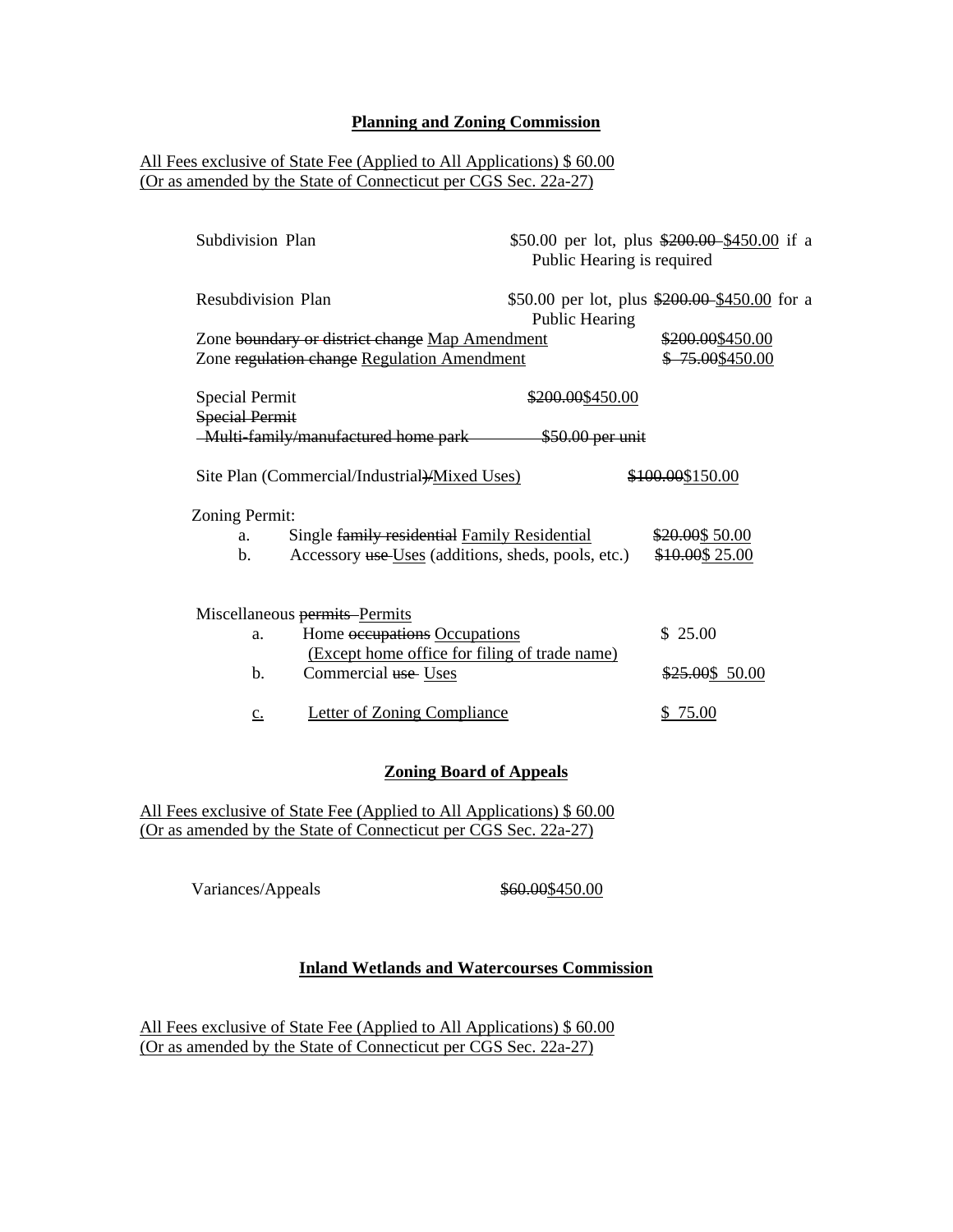|--|

| <b>ACTIVITY TYPE:</b>                                   |                                                                                                                                                                                                                                                                          | FEE:                                        |  |  |
|---------------------------------------------------------|--------------------------------------------------------------------------------------------------------------------------------------------------------------------------------------------------------------------------------------------------------------------------|---------------------------------------------|--|--|
| a.                                                      | <b>Pre-Application Review</b>                                                                                                                                                                                                                                            | <b>NO CHARGE</b>                            |  |  |
| <u>b</u> .                                              | Permitted and Non-Regulated Uses (Section 4):                                                                                                                                                                                                                            |                                             |  |  |
| <u>1</u> .<br>2.                                        | Permitted Uses As of Right (Section 4.1)<br>(Section 4.2)<br>Non-Regulated Uses                                                                                                                                                                                          | NO CHARGE<br>NO CHARGE                      |  |  |
| $\underline{c}$ .                                       | <b>Regulated Uses:</b>                                                                                                                                                                                                                                                   |                                             |  |  |
| <u>1.</u>                                               | Residential Uses - Base Fee<br>Residential Accessory Uses-Base Fee<br>(Sheds Up To 324SF, Swimming Pools, Decks)                                                                                                                                                         | \$100.00<br>\$50.00                         |  |  |
|                                                         | <b>Residential Subdivision</b>                                                                                                                                                                                                                                           | \$50.00/LOT                                 |  |  |
| $\overline{2}$ .                                        | Commercial/Industrial/Mixed Uses - Base Fee<br><b>Commercial Subdivision</b>                                                                                                                                                                                             | \$200.00<br>\$100.00/LOT                    |  |  |
| $\underline{\mathbf{d}}$ .<br>$\frac{e}{f}$<br>g.<br>h. | Permit Extension or Transfer (No Changes)<br><b>Map Amendment Petition</b><br><b>Significant Activity Fee</b><br><b>Public Hearing</b><br>THE FEES FOR APPLICANTS WHO COMMENCE A REGULATED ACTIVITY<br>WITHOUT A PERMIT SHALL BE 200% OF THE FEES (EXCEPT THE STATE FEE) | \$50.00<br>\$200.00<br>\$200.00<br>\$450.00 |  |  |
|                                                         | UNLESS THE COMMISSION, BY A MAJORITY VOTE, AGREES TO REDUCE<br>THE FEE TO THE STANDARD FEE.                                                                                                                                                                              |                                             |  |  |
|                                                         |                                                                                                                                                                                                                                                                          |                                             |  |  |
|                                                         | b. Permitted and Non-regulated Uses (Defined in Section 4):                                                                                                                                                                                                              |                                             |  |  |

1. Permitted use as of right................................... No charge

- 2. Non-regulated use..........................………....................... No charge
- c. Regulated uses Defined in Section 6 of the Wetlands Regulations):

l. Residential Uses, Single Lot \$100.00

Basic.............................................................. \$45.00

Encroachment:

(1) Sq. Ft. of disturbed area fee/1000 sq. ft.

Less than 3000 sq. ft. ........................ \$15.00 3000-10,000 ........................ \$10.00

Over 10,000 .......................... \$ 5.00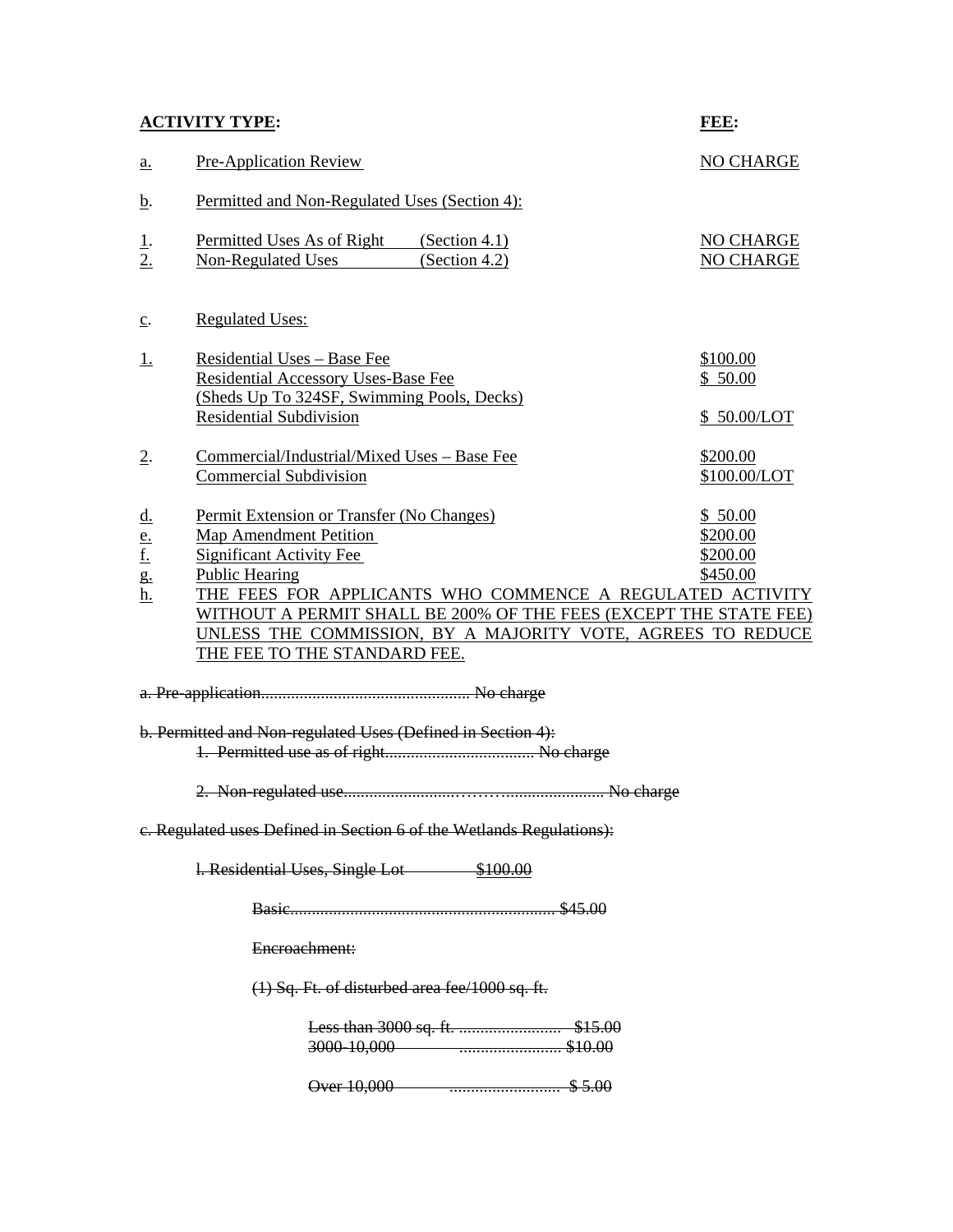(2) \$1.00/linear feet of watercourse crossing\*

(3) \$1.00/linear feet of stream alteration

(4) Significant Activity Fee........................... \$100.00

 (5) Flagged wetlands delineation................. \$100.00 Plus:

> \$.20/ft. for 1st 500' of proposed boundary associated with a regulated activity

> \$.15/ft. for 2nd 500' of proposed boundary associated with a regulated activity

> \$.10/ft. over 1000' of proposed boundary associated with a regulated activity

# 2. Residential Subdivision

|                  | \$35.00                                                                             |
|------------------|-------------------------------------------------------------------------------------|
| Plus \$10.00/lot |                                                                                     |
| Encroachment     |                                                                                     |
|                  | $(1)$ Sq. ft. of disturbed area fee/100 sq. ft.                                     |
|                  |                                                                                     |
|                  |                                                                                     |
|                  |                                                                                     |
|                  | (2) \$1.00/Linear feet of watercourse crossing*                                     |
|                  | (3) \$1.00/Linear feet of stream alteration                                         |
|                  | (4) Significant Activity Fee\$100.00                                                |
| Plus:            | (5) Flagged wetlands delineation\$100.00                                            |
|                  | \$.20/ft. for 1st 500' of proposed boundary associated with a regulated<br>activity |
|                  | \$.15/ft. for 2nd 500' of proposed boundary associated with a regulated<br>activity |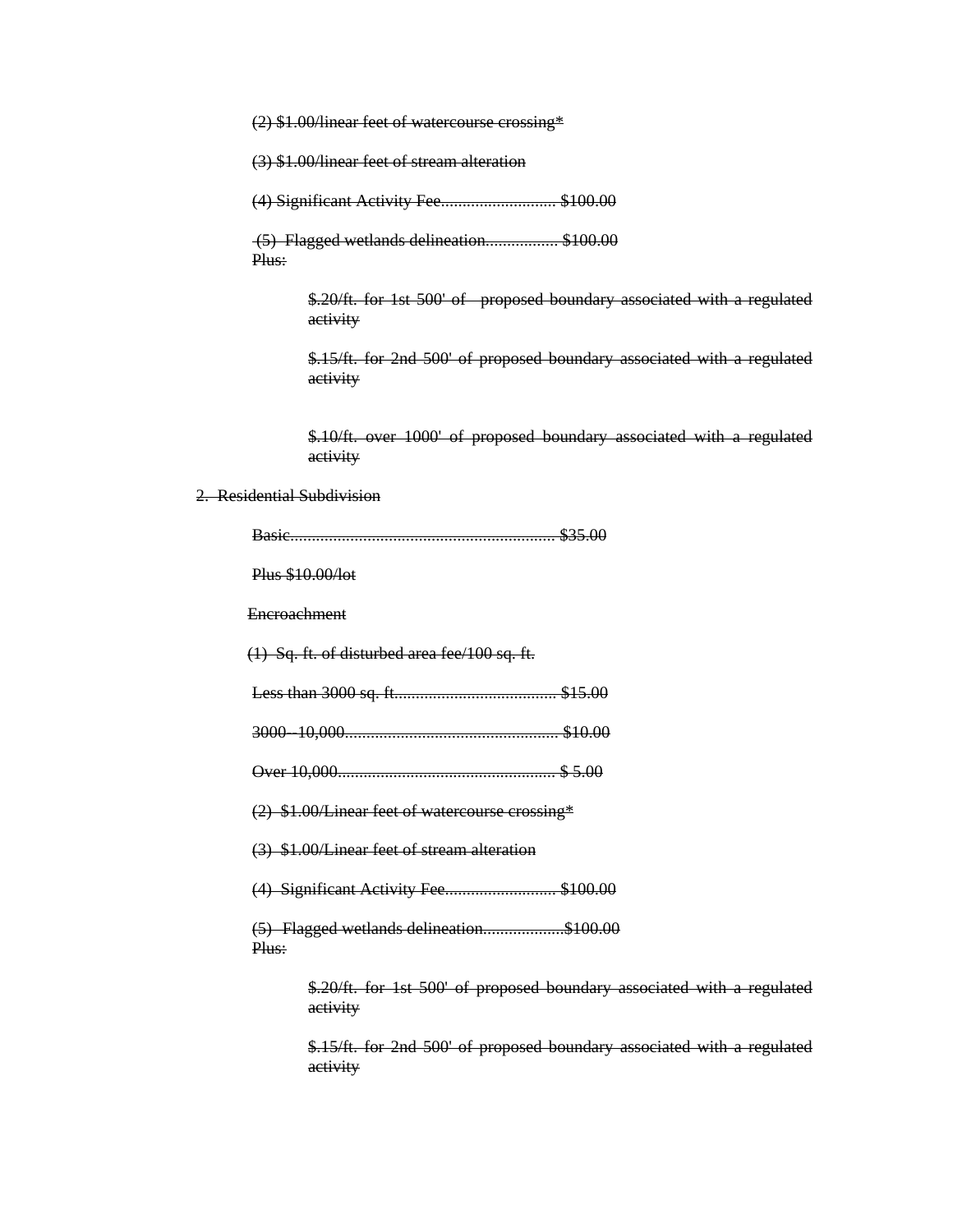\$.10/ft. over 1000' of proposed boundary associated with a regulated activity

3. Commercial, Industrial, Mixed, all others

Basic.............................................................. \$50.00

**Encroachment** 

(1) Sq. ft. of disturbed area fee/1000 sq. ft.

(2) \$5.00/ln. ft. of water course crossing\*

(3) \$5.00/ln.ft. of stream alteration

\* A watercourse crossing is the sum of the width dimension and the length of stream alteration as determined by a culvert length requirement noted on the approved plan. The stream alteration is used alone when the course is straightened or its banks are resloped and no culverting or bridging is done.

> (4) Significant Activity Fee (Section 7.5 and 9.1).... \$100.00 (5) Flagged wetlands delineation............................. \$100.00

Plus:

\$.20/ft. for 1st 500' of proposed boundary associated with a regulated activity

\$.15/ft. for 2nd 500' of proposed boundary associated with a regulated activity

\$.10/ft. over 1000' of proposed boundary associated with a regulated activity

(6) Amendment of previous approval (Section 7.7)

a. Insignificant activity.................................\$25.00

b. Significant activity....................................\$100.00

(7) Renewal (Basic fee for the activity) \*\* Amended 9/23/92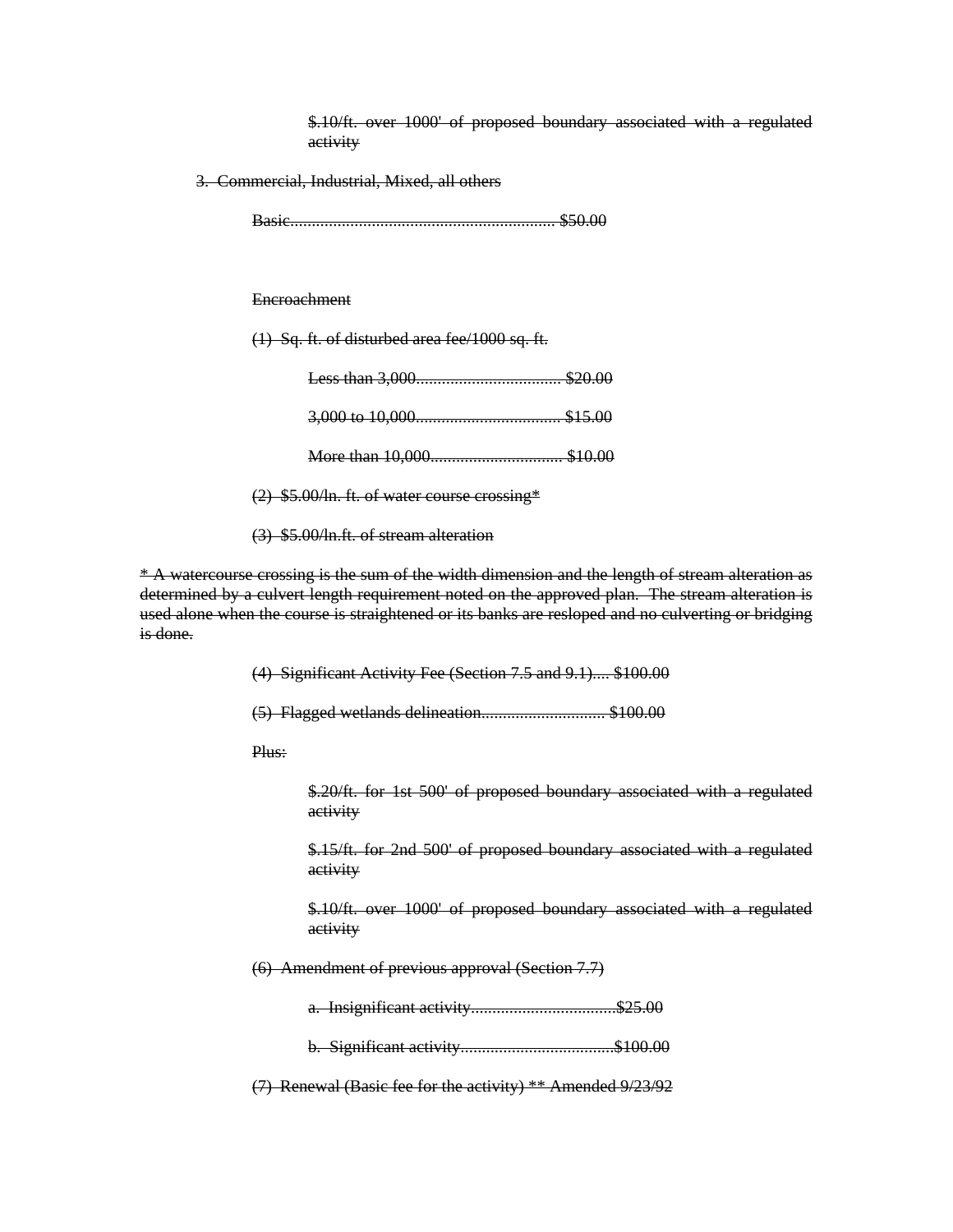### (8) Land Use Fee (Fee required by General Statute §22a-27j) **Coastal Area Management**

For any application located in the Coastal Area Management Boundary, the following fees shall apply, in addition to those above:

#### **MAJOR ACTIVITY**

Coastal Site Plan Review \$200.00

*B. Maximum Fee; Calculation of Fee.* Except as provided in Paragraph C below, no application fee calculated in accordance with the preceding formulae shall exceed \$10,000.00. Each applicant for any permit shall provide, at the time of application, the necessary data to permit the calculation of the application fee (such as cubic yards of material to be filled/excavated in an excavation application, square footage of land area to be disturbed in a wetlands application, etc.), and such information shall, where appropriate, be certified by a licensed land surveyor, professional engineer, or registered architect. Failure to file any application fee set forth in this ordinance shall be grounds for denial of such application.

*C. Additional Expenses.* In addition to the fixed fees set forth in subsection A of this section, the commissions may collect payment for direct costs of materials and services performed by other than town employees, including but not limited to specialized inspection, third party professional certifications, legal, stenographic and transcription services associated with any type of land use application, or require an applicant to provide certifications, inspections or professional consultant reports at the applicant's expense, where the fixed fees set forth in subsection A are not anticipated to cover, or do not in fact cover, such costs or expenses. **Additional Expenses shall include Extended Engineering Review Services.** 

*D. Fees Not in Lieu of Bonds*. The payment of fees shall not prohibit commissions from requiring performance or forfeiture bonds to ensure the successful completion of all work as may be prescribed in the respective land use regulations.

### **214.040 Exemptions**

All boards and agencies of the Town of Montville, including volunteer or professional fire companies using company properties for fire protection purposes, shall be exempt from the payment of fees established pursuant to this chapter. Each Commission may in whole or in part exempt an application from the payment of any or all fees if said application is for low and moderate income housing or special needs housing. In addition, each Commission shall be authorized, by majority vote, to reduce or waive application fees where (1) the application does not appear, upon initial examination, to require intensive staff review and (2) the applicant is a non-profit entity which qualifies for tax deductible charitable contributions under Regulations of the U.S. Internal Revenue Service. The Commission may, by majority vote, also credit all or a portion of application fees from previous application(s) which were denied or withdrawn, where the review work performed on the previous application(s) may be of benefit in reviewing the new application. Any Commission exempting an application from payment of a fee, in whole or in part, shall state in the minutes of the meeting at which the plan was received the fee type exempted, the percentage exempt and reasons for granting the exemption. This exemption shall not prohibit a **C**ommission from requiring, at the applicant's expense, consultant reports, professional certification or conducting inspection to ensure conformance with land-use regulations.